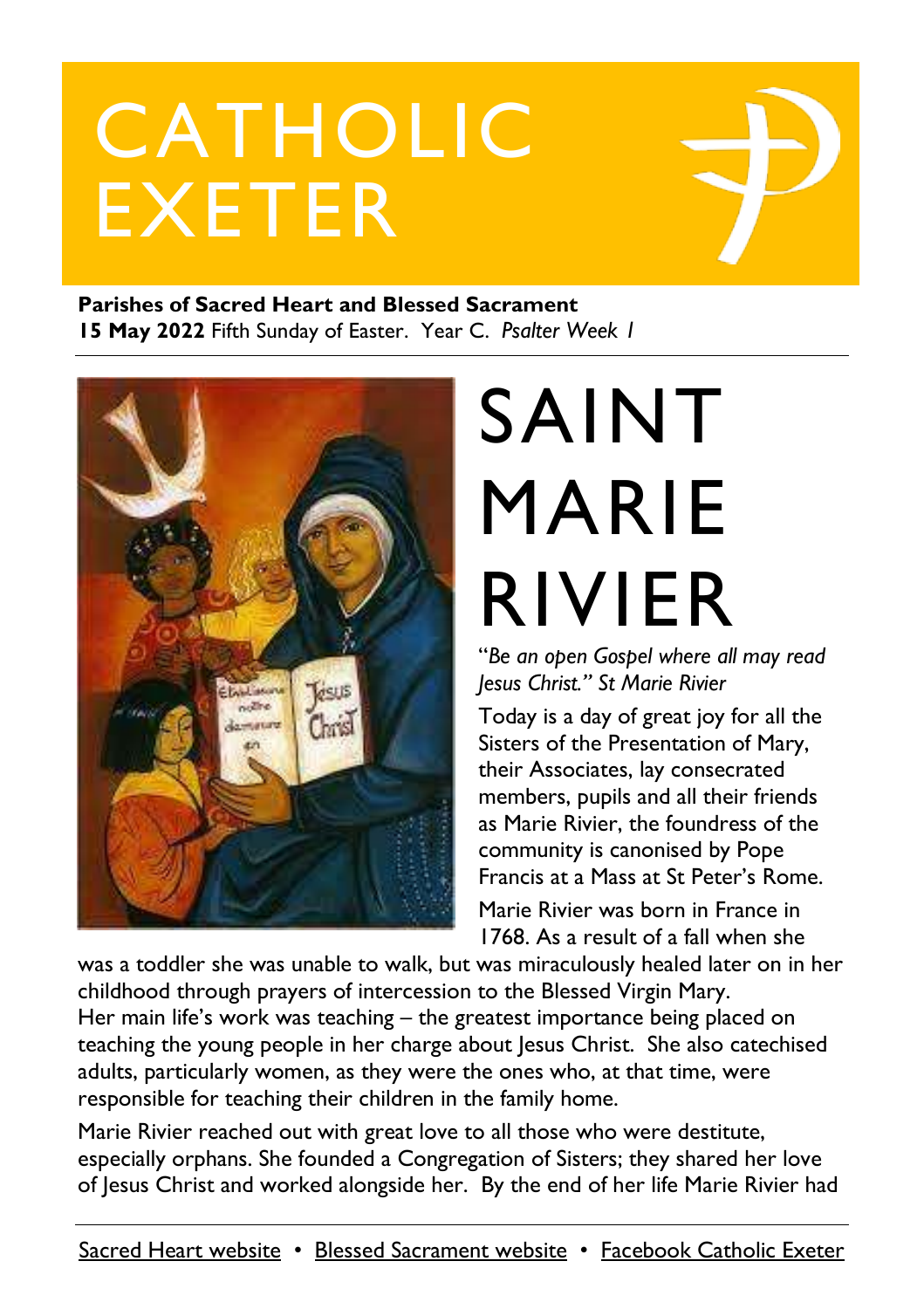founded 141 schools and there were more than 300 Sisters in the Congregation. Today there are many Sisters, Associates, Consecrated Laity, Teachers, Pupils and Friends throughout the world in 20 different countries aspiring to live the spirit she has left them.

**Saint Marie Rivier** give us your spirit: your spirit of self-offering, of trust, and of love of the cross, your spirit of compassion and prayer; your spirit of fervour in the service of the Gospel, your spirit of love and humble service in our homes. Help us to be true prophets in today's world. *St Marie Rivier, pray for us.*



# I give you a new commandment: love one another

*Fr Anil writes:* Christianity is not to be identified with a list of beliefs, a body of doctrines, membership in a particular denomination, or with a particular set of sacred writings, like the Bible. A Christian is fundamentally known by LOVE. It may come as a surprise to realise that Jesus gave us the

command to love one another at the Last Supper shortly after Judas had left the upper room on his mission of betrayal. This was the new order the Saviour had come to bring, and the sign by which the world would recognise his followers.

If we are to live by this new commandment we must undergo many trials, for this love makes as many demands upon us as it did upon Christ. We need to learn how to go about loving others for the sake of God because we will be judged on how well we have loved.

Love has the power to give meaning to impossible situations, to bring light into darkness, to inspire us, fill us with hope and give us the courage to continue the road ahead. For Jesus, it was identified with care and service to others in their needs, encouraging others to pursue their spiritual development. It meant helping others find salvation by affirming them and offering them unconditional acceptance and forgiveness. As Christians would be known by their love, that love would be identified in any activity that served the needs of others. Jesus does not view love as a sentimental feeling or as a pious topic for preaching.

For Jesus, love is what love does. The one thing we all need to experience is the kind of love that Jesus lived and preached. We have been chosen to be instruments of his grace, channels through which others may experience his love.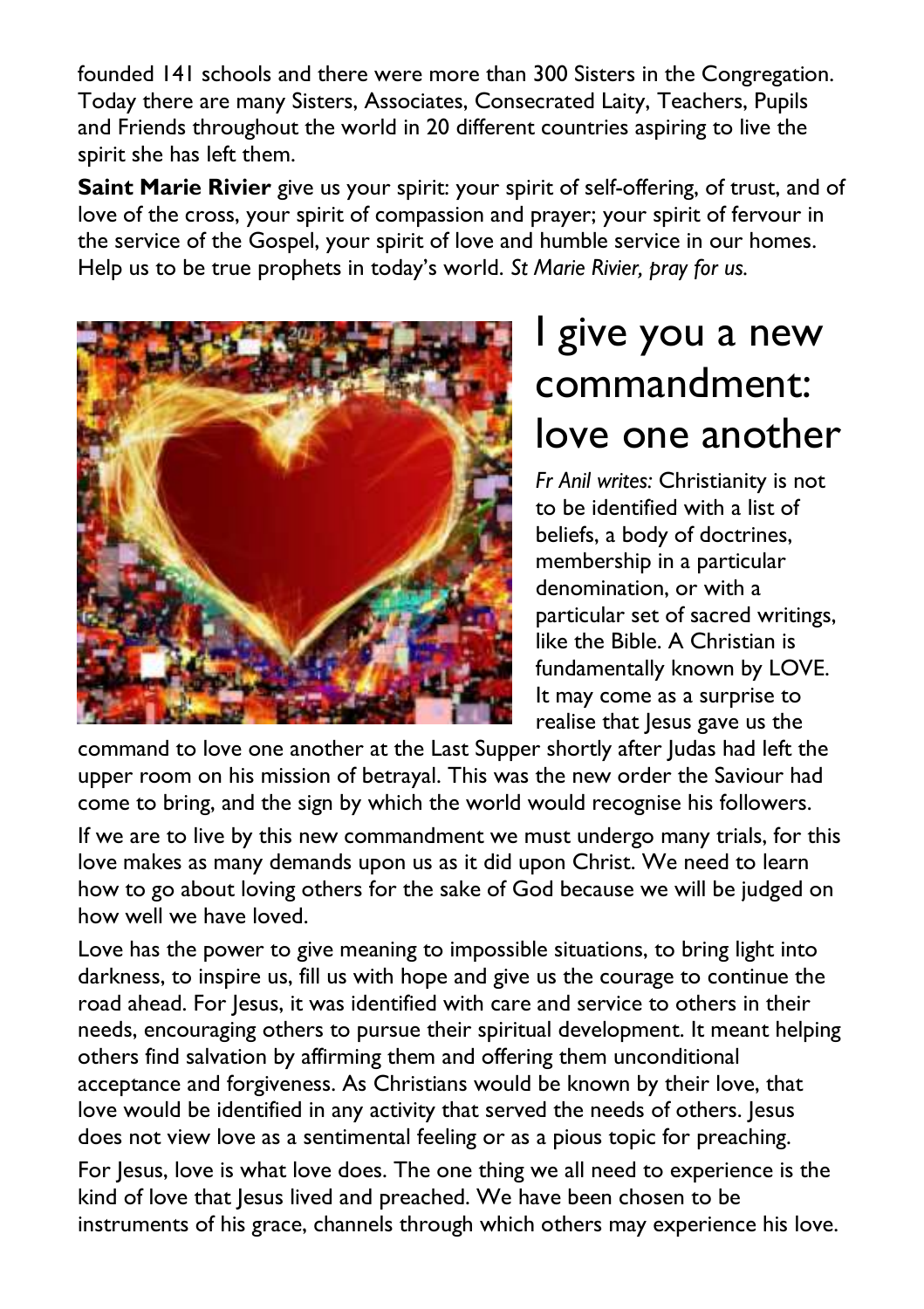# MASS TIMES BLESSED SACRAMENT



#### **Sunday 15 May** – Fifth Sunday of Easter

8.45am *Kath Jenkinson RIP*

10.45am *Sisters of the Presentation of Mary*

6.00pm *People of the Parish*

#### **Tuesday 17 May**

| 5.30 <sub>pm</sub> | Holy Hour praying for the victims of abuse |
|--------------------|--------------------------------------------|
| 6.30pm             | Mary Smyth RIP                             |

#### **Wednesday 18 May**

9.30am *Special Intention*

#### **Thursday 19 May**

9.30am

#### **Friday 20 May**

6.30pm *Felicia Ogugua Melie RIP*

#### **Saturday 21 May**

9.30am

#### **Sunday 22 May** – Sixth Sunday of Easter

8.45am *People of the Parish* 10.45am 6.00pm *Andrew Aamechi Melie & Ernest Ikechukwu Mbamali RIP*

### **Confessions**

Saturdays after 9.30am Mass and on reasonable request.

#### Live stream

All Masses and liturgies are now being live-streamed. [Click here](https://www.youtube.com/c/BlessedSacramentExeter)

### Refreshments

Served after 10.45am Mass on Sunday and 9.30am Mass on Wednesday.

*If you would be willing to be on a rota to serve refreshments after the 10.45am Mass on Sundays we would love to hear from you. Please contact the Parish Office.*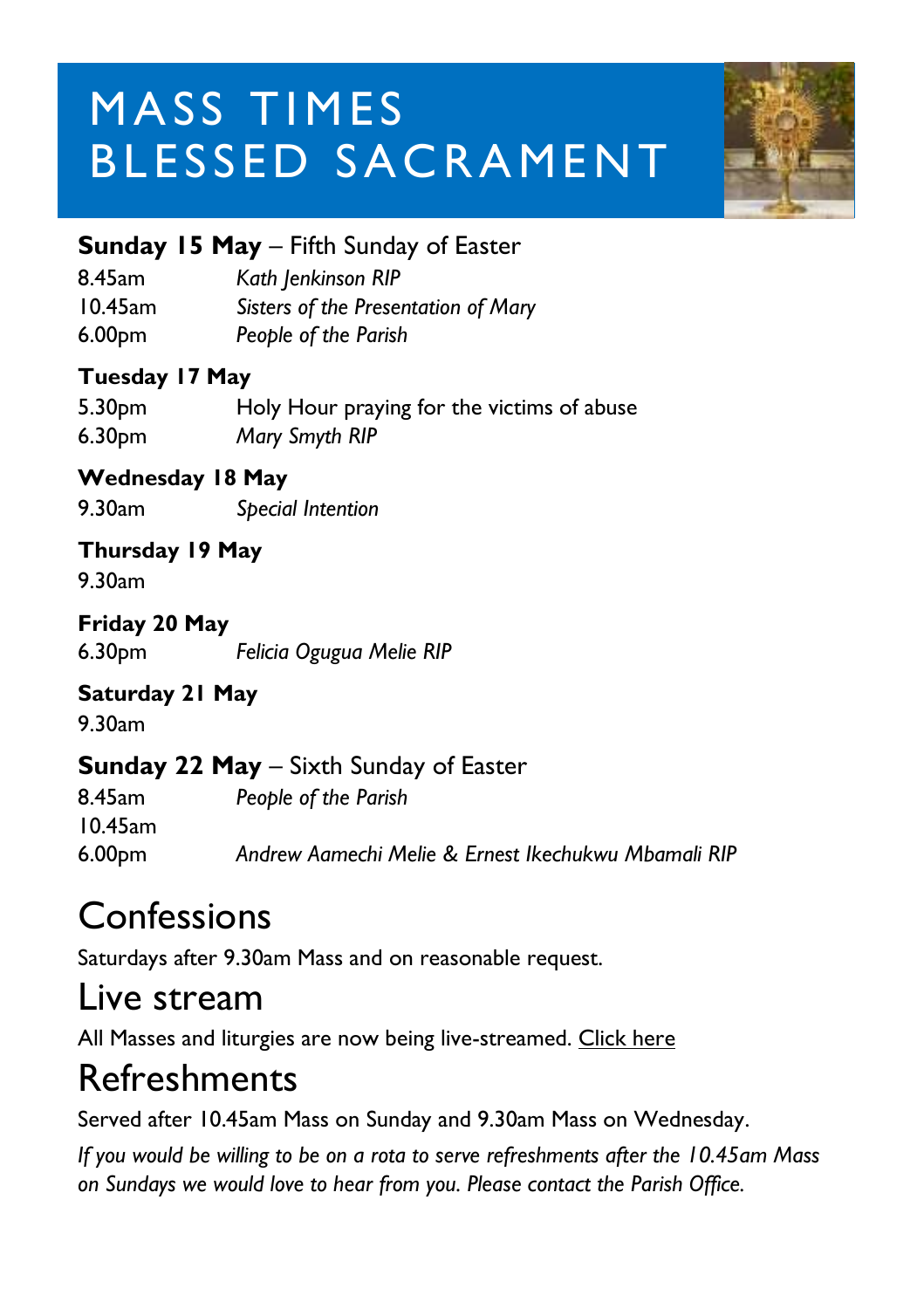# MASS TIMES SACRED HEART



|                         | <b>Sunday 15 May</b> – Fifth Sunday of Easter |
|-------------------------|-----------------------------------------------|
|                         | 5.30pm Sat People of the Parish               |
| 9.15am                  | <b>Georgette McCulloch RIP</b>                |
| I I.I 5am               | Stephen Bemrose RIP                           |
| Monday 16 May           |                                               |
| 10.00am                 | Everett Johns RIP                             |
| Tuesday 17 May          |                                               |
|                         | 10.00am Dylan Monger RIP                      |
| 5.00pm                  | Holy Hour praying for the victims of abuse    |
| <b>Wednesday 18 May</b> |                                               |
| 10.00am                 | Mary & john Swanton RIP                       |
| Thursday 19 May         |                                               |
| 10.00am                 | Eileen & Matt Lyons RIP                       |
| Friday 20 May           |                                               |
| 10.00am                 | Mary & Fred Collier RIP                       |
| Saturday 21 May         |                                               |
| 10.00am                 | <b>Ukraine</b>                                |
|                         | <b>Sunday 22 May</b> – Sixth Sunday of Easter |
|                         | 5.30pm Sat Antonio Mancino                    |
|                         | 9.15am Philip Micallef RIP                    |
| I I.I 5am               | People of the Parish                          |

#### **Confessions**

Saturdays after 10.00am Mass and 4.00–5.00pm and on reasonable request.

#### Live stream

All Masses and liturgies are now being live-streamed. [Click here.](https://www.youtube.com/channel/UCqZLydKWQ6CqG2utRNBeKmA)

### Refreshments

Tea & Coffee after Masses on Sunday (9.15am), Tuesday & Saturday Church open for private prayer from 9.30am until 6.00pm each day.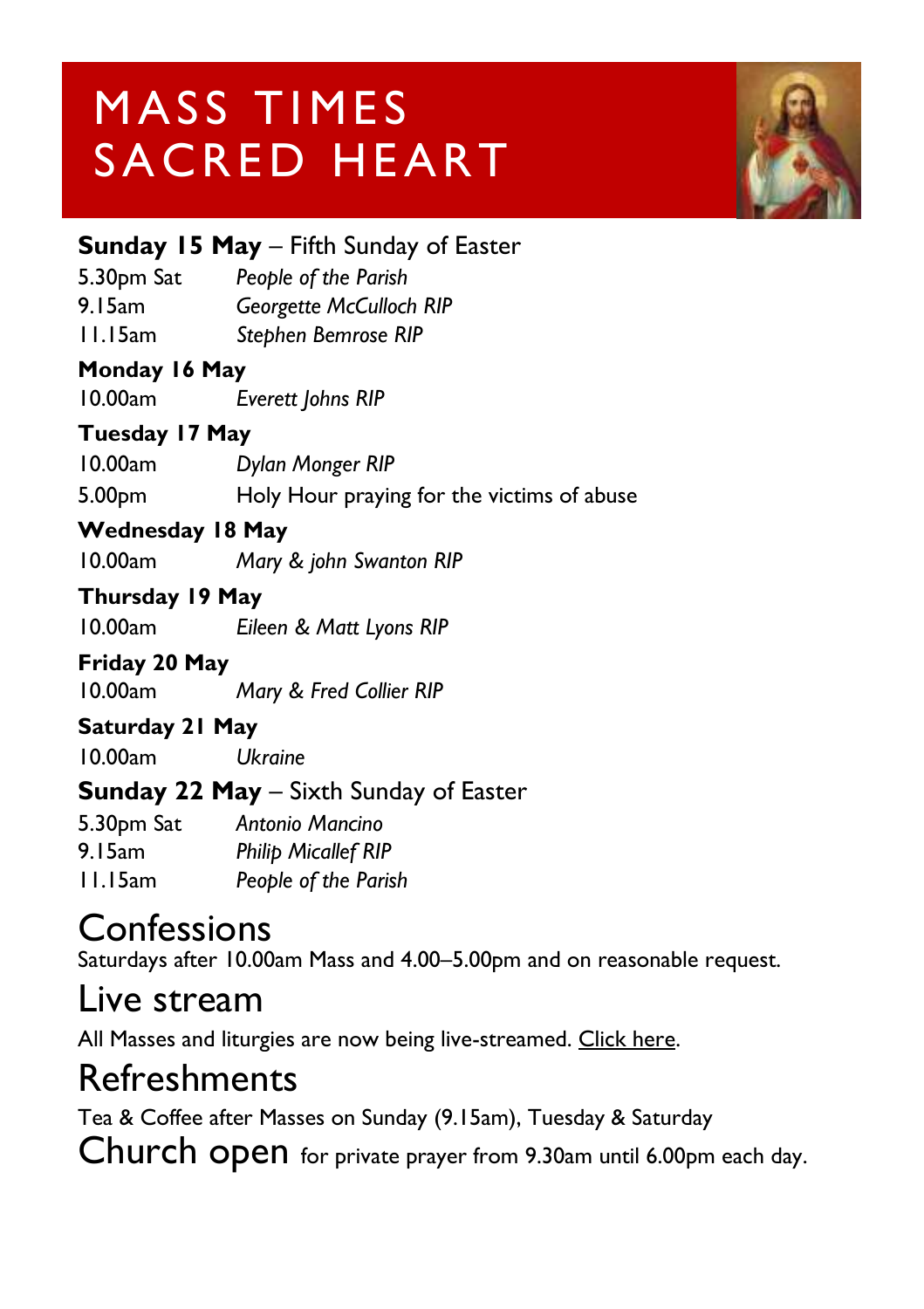# **NEWS**

## Day of Prayer for the victims of abuse

Tuesday 17 May marks the Day of Prayer for Victims and Survivors of Abuse. This is observed on the Tuesday of the Fifth Week of Easter in England and Wales. The day itself is an important initiative that was proposed by the [Pontifical](https://www.vatican.va/roman_curia/pontifical_commissions/tutela-minori/index.htm) [Commission](https://www.vatican.va/roman_curia/pontifical_commissions/tutela-minori/index.htm) for the Protection of Minors. The Holy Father welcomed the proposal and asked that each Bishops' Conference choose an appropriate day in their nation to hold a 'Day of Prayer' for the victims and survivors of sexual abuse. The original motivation for the day was not the Church seeking forgiveness for its failings, but the hope and renewal that is necessary for the victims, survivors and others affected by abuse (for example families, parish communities). Holding the day in the Easter Season offers the hope that Pope Francis spoke of in his first General Audience: "Jesus healed, comforted, understood – gave hope. He led all to the presence of God."

> *Praise to you Father of our Lord Jesus Christ the source of all consolation and hope. Be the refuge and guardian of all who suffer from abuse and violence. Comfort them and send healing for their wounds of the body, soul and spirit. Help us all and make us one with you in your love for justice as we deepen our respect for the dignity of every human life. Giver of peace, make us one in celebrating your praise, both now and forever. We ask this through Christ our Lord.* Amen*.*

**A Holy Hour praying for the victims of abuse will be held at 5.30pm at Blessed Sacrament and 5.00pm at Sacred Heart on Tuesday 17 May. All welcome.**

#### Returning to Mass at Pentecost

*An invitation from the Bishops of England and Wales*

This is the bread come down from heaven (John 6:58)

A beautiful hallmark of the Catholic faith is the profound desire to participate in the Holy Mass and share in the Eucharist. We do so with deep gratitude and joy.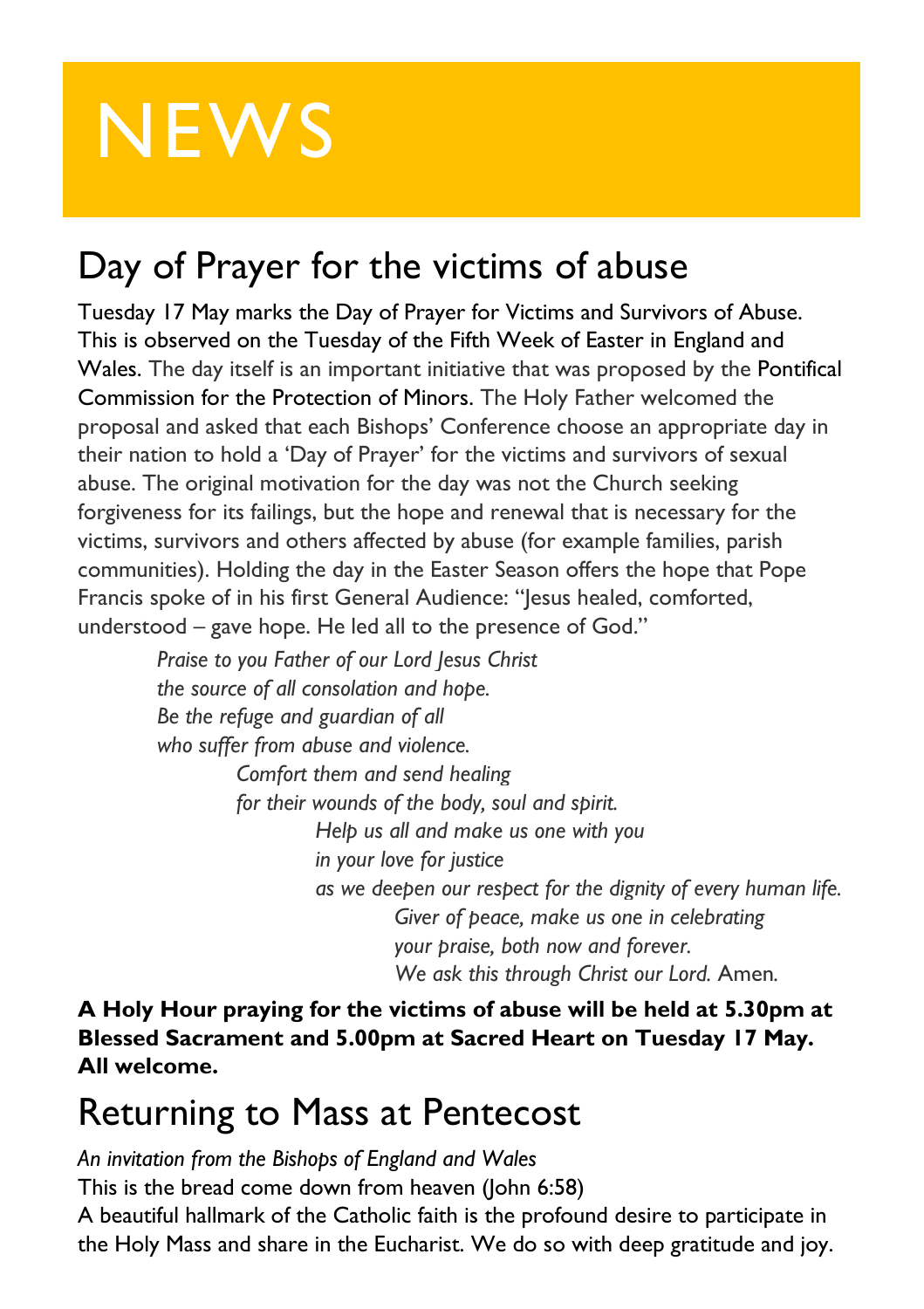The Eucharist gives the Church her identity – "The Eucharist makes the Church, and the Church makes the Eucharist." It enables us to worship Almighty God, to support each other on our journey of faith, and to be a visible sign of faith in the world. This hallmark is supported and strengthened by the precept that our fundamental Christian duty is to worship God by participating in the celebration of Mass. Attending Mass on Sundays and Holy Days is the greatest of all privileges, sometimes referred to as "the Sunday Obligation."

To read the full letter from the Bishops Conference about returning to Mass at Pentecost click [here](https://www.cbcew.org.uk/spring-plenary-2022-resolution-returning-to-mass-at-pentecost/)

## Migration issues in the UK

In his 2014 message for the World Day for Migrants and Refugees Pope Francis wrote: "We ourselves need to see, and then to enable others to see, that migrants and refugees… are brothers and sisters to be welcomed, respected and loved." We have all been deeply touched by the ongoing challenges of the war in Ukraine, as well as other situations in our world where there is great instability. As you know, *Caritas Plymouth* is happy to assist any individual or parish group wanting to offer practical assistance, so do be in touch with Canon John Deeny or Deborah Fisher if there is anything you want to follow up.

To read the letter from the Bishops Conference about this subject click [here](https://www.cbcew.org.uk/spring-plenary-2022-resolution-migration/)



## Enquiring about the Catholic Faith

Are you, or is someone you know, interested in finding out more about becoming a Catholic? Perhaps you are a baptised Catholic but never received the Sacrament of Confirmation? Perhaps you're interested in joining a team to help

those who are enquiring? In the autumn we will begin to meet with those who would like to know more. Please get in touch with the Parish Office at Sacred Heart or Blessed Sacrament if you would like to join us on the journey.

# Proclaiming the Word of God

We know the importance of the Word of God in our lives. Proclaiming it is a privilege and we are grateful to those of you who do it so well. Training helps us proclaim with more confidence and understanding. We invite all readers to join us on Saturday 18 June at 11.00am at Blessed Sacrament Church. New readers are especially encouraged to come along. You may have been reading for years and think everything is going well; perfect time for a refresher! See you all then.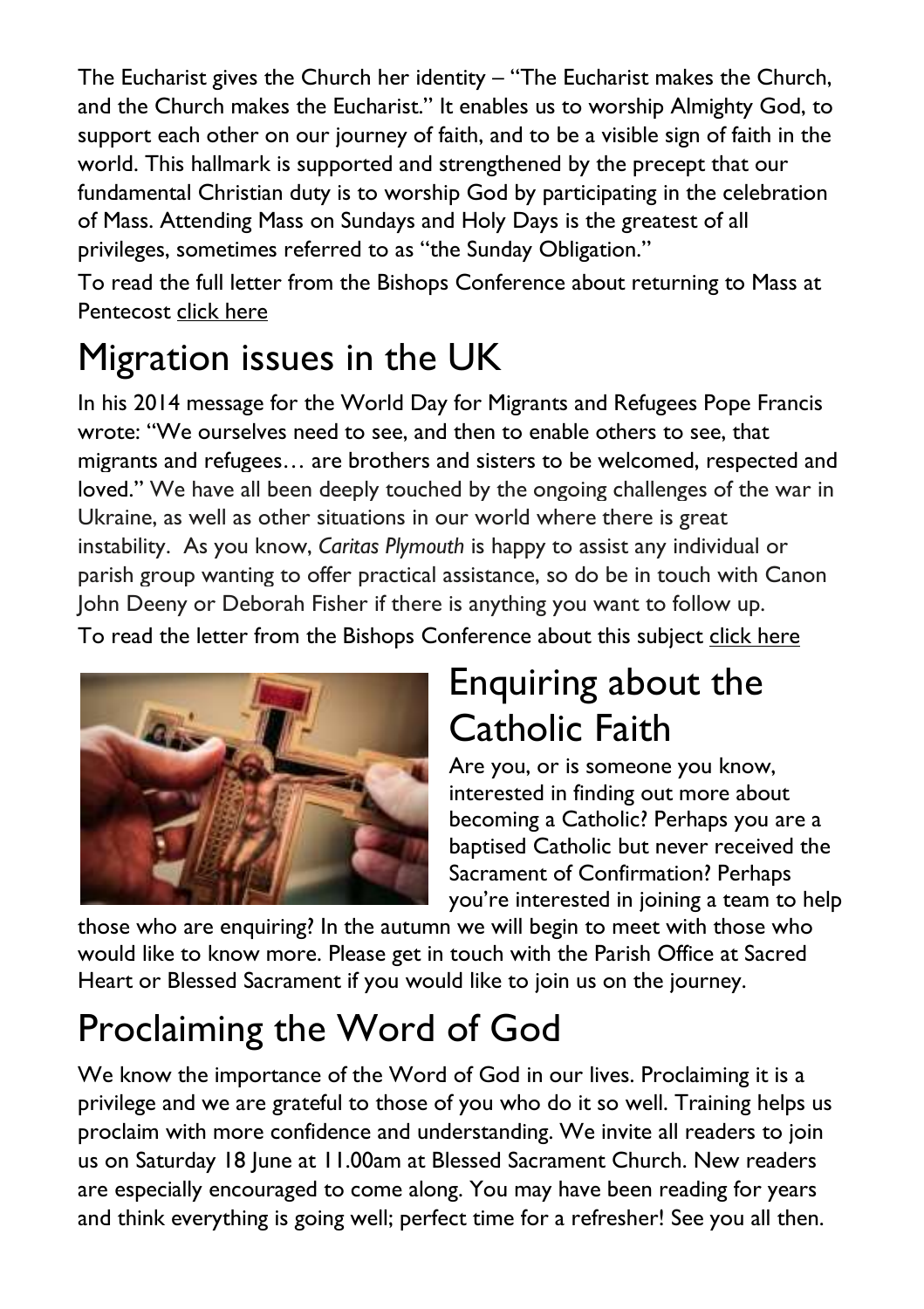## The Life of Christ at Wintershall



The greatest story of all time is movingly recreated with authentic detail, outstanding quality sound and music. The Life of Christ is a passion play not to be missed. It is both educational and entertaining, amusing and serious. Watch as hundreds of actors bring the story of lesus to life in an open-air epic production set in stunning Surrey countryside. Young and old from all walks of life will be mesmerised as the story unfolds across three captivating acts from 10.00am to 3.30pm. The retelling of this evocative story against the peaceful backdrop of the Wintershall grounds has a profound effect on visitors. The Life of Christ is highly entertaining and unforgettable. We are hoping to organise a parish trip to Wintershall on

Saturday 25 June and booking a coach for the trip. If you are interested in going add your name to the list in the porch or the back of church.

# Youth Events in the diocese



#### Water Sports on the Exe

June 11 10.00am–4.00pm Meet at Exeter University Rowing Club.

*Then Peter got out of the boat, walked on the water towards Jesus (Mt14:29)*

We won't be walking on water but while enjoying the beautiful river Exe we will reflect on Peter's faith and trust in Jesus.

This event is for youngsters aged 10–16. No charge. To book click [here.](https://forms.office.com/pages/responsepage.aspx?id=KidbqQHRkEKiqby9p4ZacZb3hbGtbDxGmw1Owwi3-lZURVk5N1c2OUdZRVdOTUs2QVVGTks4SExJSyQlQCN0PWcu)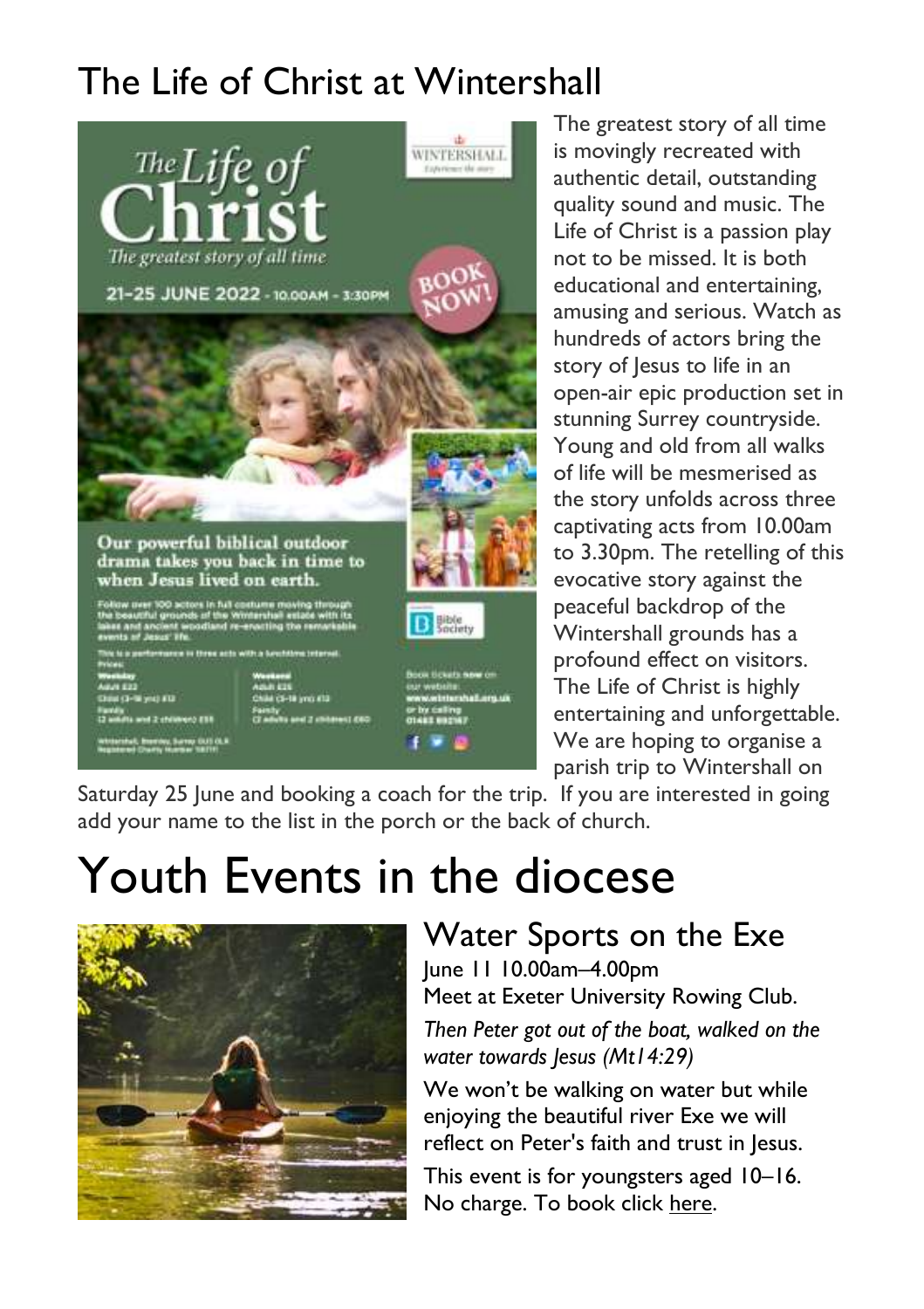

### Youth Rally 2022

Saturday 9 July 12.00–6.30pm St Rita's Honiton. Save the date for this year's Youth Rally. The event is for young people aged 8–16 (older are welcome to run activities). Parishes are encouraged to bring teams of 6. If you have a

small team we can join young people from other parishes. Youngsters can organise themselves into groups of 6 or turn up on the day and be put into a team with other young people their age.

A great day for our young people with lots of fun to be had through organised games, It's a Knock-out competition, bouncy castles, tuck shop and barbeque. The day ends with team prizes and the celebration of Mass to which all our families are invited.

**Coach travel for over 12's** The diocese will supply a coach from Okehampton to Honiton It will make a pick-up in Exeter; more details to follow. We ask that children under 12 do not travel on the coach or come to the event without adult supervision.



#### World Youth Day 2023 Lisbon Portugal

26 July – 8 August 2023



*Mary arose and went with haste (Luke 1:39)*

*For young people who will be 17+ by August 2023*

World Youth Day is a chance to meet Pope Francis with around 3 million young people from across the globe.

The Pope will celebrate Mass for the opening

and the closing of WYD. Speakers from around the world will lead and guide us. There will be many opportunities for inspiring catechesis and prayerful worship. But perhaps the most wonderful opportunity will be to meet other young faithful Catholics who want to share and celebrate their faith. Don't miss it!

The Diocese of Plymouth is planning to take a group of pilgrims. We will be arranging for our young pilgrims to stay with local families in Lisbon for several days to experience local culture and traditions before joining the many Youth Day events in Lisbon.

The cost has yet to be confirmed but those who are travelling will be encouraged to embark on some fundraising. And of course the parishes will want to help.

To express interest in travelling get in touch with Saskia youth@prcdtr.org.uk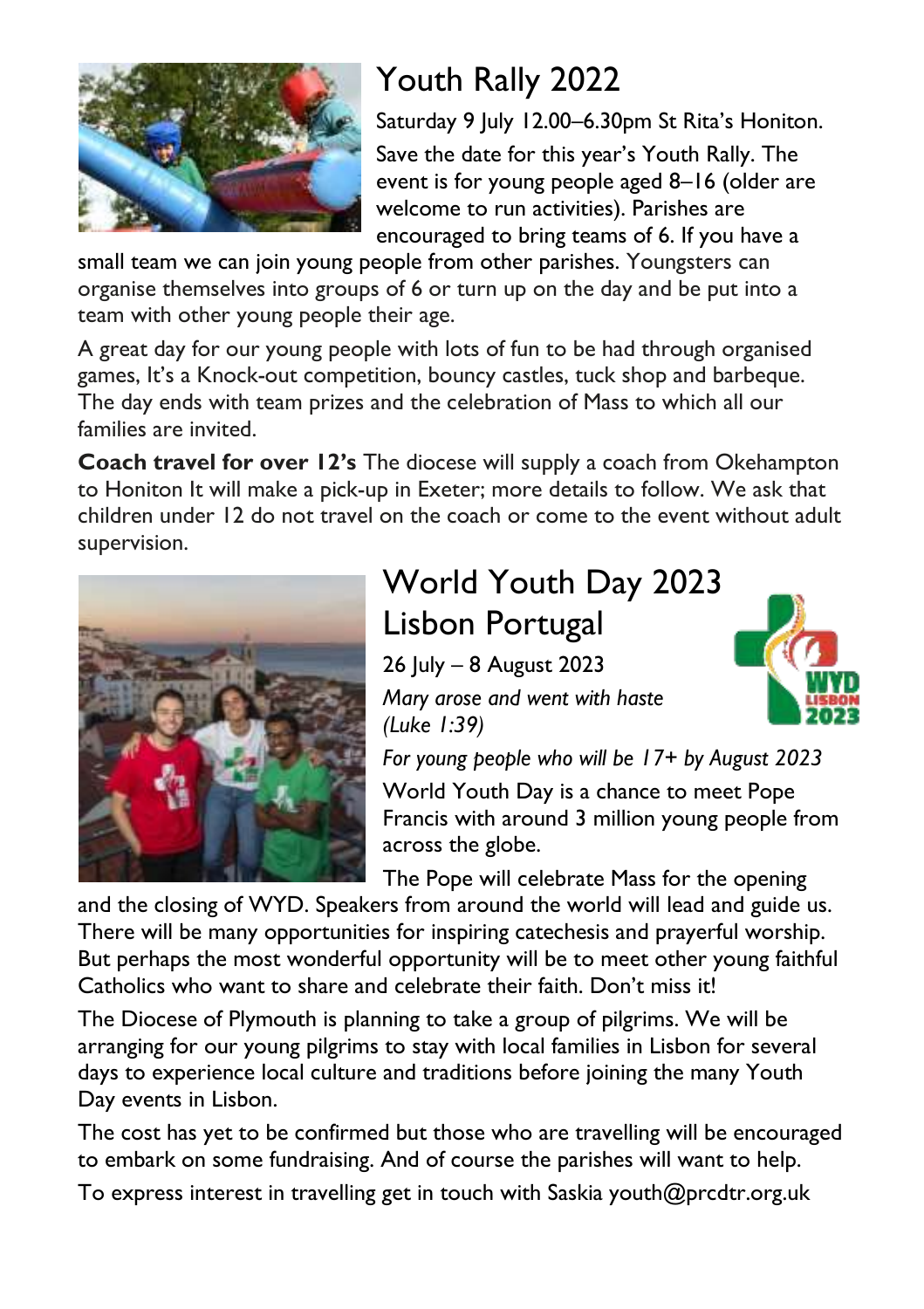

We're delighted that we're able to welcome our children and young people to Camp this summer.

The Summer Camps, which have run for many years, have proved formative in many of our youngsters' faith life. They experience support and encouragement as they mature in their faith which in today's world is not easy. Camp fee: £210. If you are able to help in any way with Camps this year please see attached information and get in touch: 01364 645360 email: [info@prcdtr.org.uk.](mailto:info@prcdtr.org.uk)

### Feast of St Rita of Cascia

St Rita was born in 1381 in Cascia in Umbria, Italy. She became an Augustinian nun and is celebrated particularly by the Augustinian Recollects at St Rita's in Honiton. Her Feast day is Sunday 22 May. Celebrations in Honiton will begin with Mass at 12 noon followed by the blessing and distribution of roses for the sick. The day will conclude with Benediction at 3.30pm. You are all very welcome to join us. Hot drinks will be available all day, but please bring a packed lunch. Our two shops will be open for the sale of religious articles. Why not order on our website [here](https://www.stritascentre.org/st-rita-s-shop) and collect your items on site on the 22nd.

## Wednesday Word Scripture Reflection

We meet online via zoom from 2.00-3.00pm each Wednesday. If you would like to join us, get in touch with Maria: [exeter-pastoral-assistant@prcdtr.org.uk.](mailto:exeter-pastoral-assistant@prcdtr.org.uk) You don't need to make a weekly commitment, you're welcome whenever you can. Wednesday Word will be cancelled for the following 2 weeks, our next session will be on Wednesday 27 April.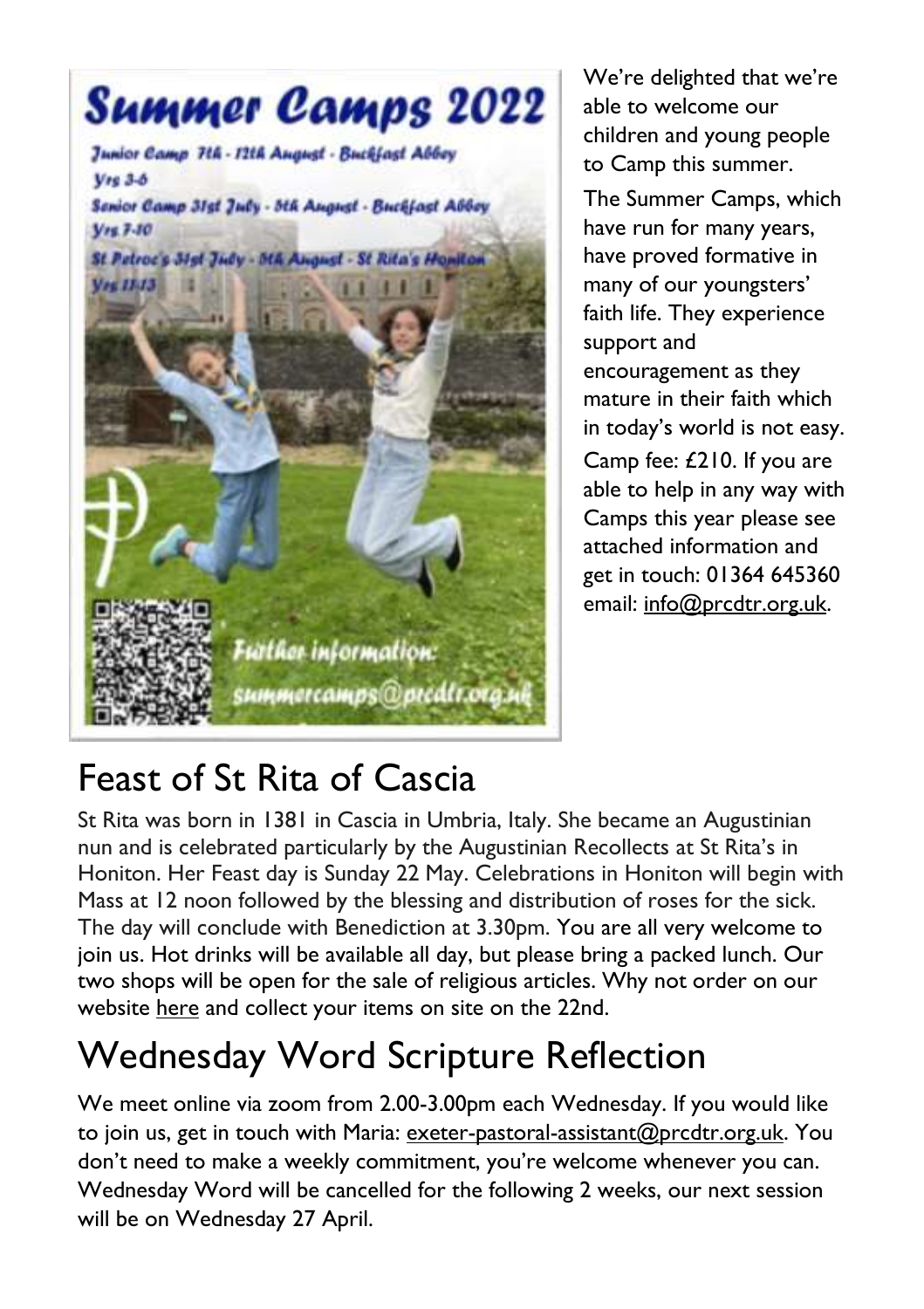## Thanksgiving Mass for Bishop Mark

On Monday 30 May there will be a thanksgiving Mass for Bishop Mark at the Cathedral at 12 noon. If there is enough interest the parishes will arrange a coach to go to the Cathedral at a cost of approx. £10. Please put your name on the list at the back of the church (SH) or in the church porch (BS).

## Caritas & CAFOD Event

**Care For Our Common Home**. Caritas Plymouth with CAFOD Plymouth is organising an online event from 5.00-6.00pm on Tuesday 24 May during Laudato Sí week 2022, to reflect on how we care for our common home and respond to Pope Francis' invitation to create a new kind of solidarity and a spirit of integral ecology. The event will offer an opportunity to think about the challenges and opportunities facing us and how we are called to act. Please [register](https://forms.office.com/r/L7nNXjjb57) here To catch up with our latest news: Caritas April [Newsletter](https://email.workwithgusto.co.uk/t/t-92E98FEB5804515E2540EF23F30FEDED)

# Catholic Exeter Forming in Faith

We are now running sessions to watch Bishop Barron's series to grow in our understanding of the Mass. Come to all six or dip in and out each week either way, you will feel inspired and spiritually fed. The next sessions will be on Monday 23 May 10.30am till 12.30pm at Sacred Heart and Tuesday 24 May 7.00 – 9.00pm at Blessed Sacrament. Please come and join us.

# **Stronghold** Praise & Worship

Join us to praise and worship God in song and music.

Thursdays 26 May, 23 June and 28 July. 7.15–8.30pm St Richard Reynolds Centre at Blessed Sacrament. All are welcome.

# Diocese of Plymouth

#### Environment Policy Annual Review

As individuals we can all play our part and, collectively, we can do a great deal. The Diocese of Plymouth is committed to encouraging and enabling individuals of all ages to take their own personal action, in solidarity with the poorest and most disadvantaged people, who experience disproportionately, the negative impact of climate change and the exploitation of the earth's resources. You can find out about the progress we are making to achieve our own environmental commitments by clicking this link: **[Environment](https://www.plymouth-diocese.org.uk/wp-content/uploads/2022/03/Environmental-Policy-Review-2021-2.pdf) Policy Annual Review.** 

We welcome comments and feedback. If you are passionate about Care for Creation and would like to support our work please email [caritas@prcdtr.org.uk](mailto:caritas@prcdtr.org.uk)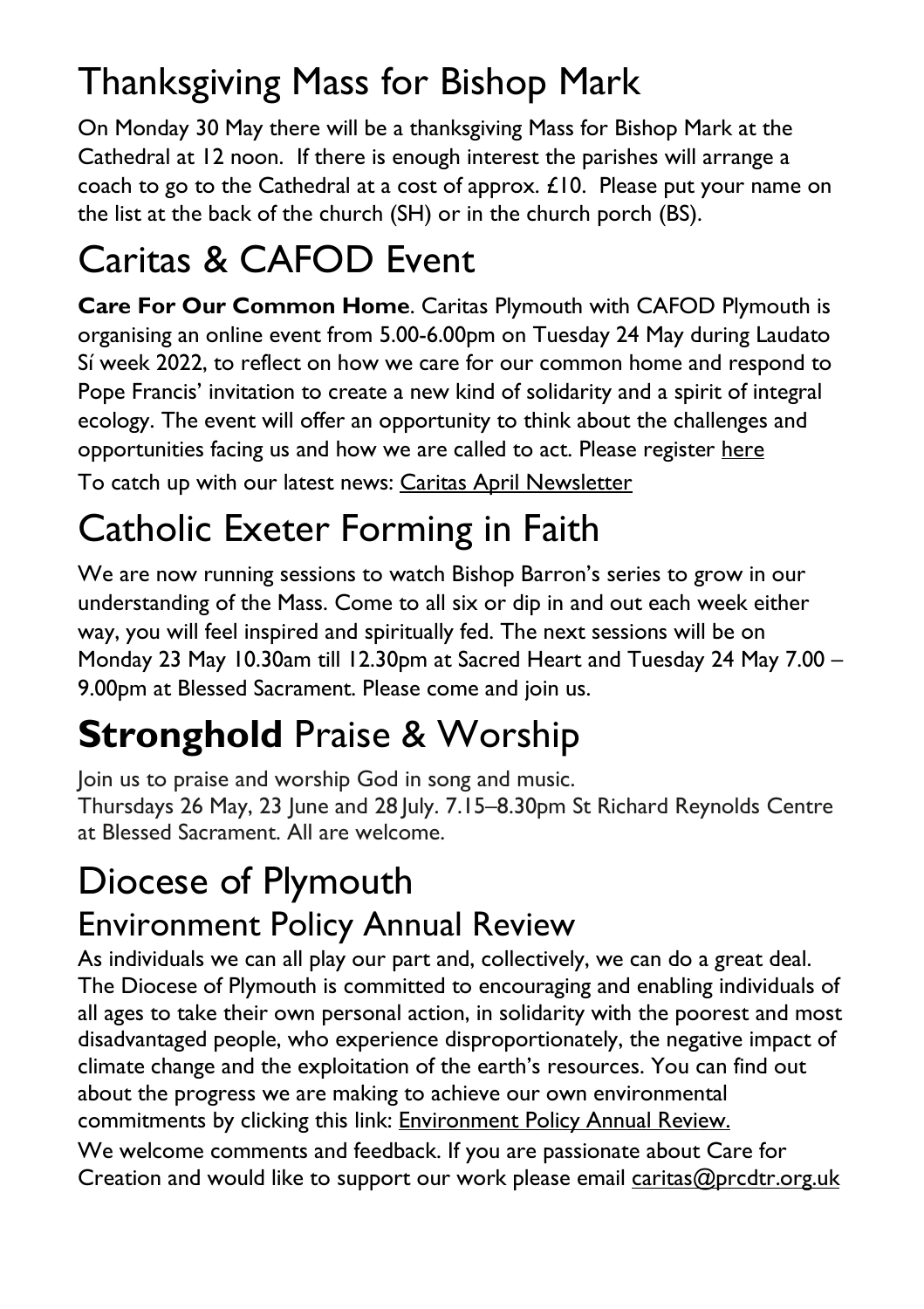# Residential Retreats

Residential silent and individually guided retreats. The retreat house with its large garden and pleasant rural walks nearby is situated near Looe in Cornwall.

July 9-11 (Sat - Mon) Weekend Retreat  $(L160)$ ; July 11-15 (Mon - Friday) Midweek Retreat (£320); July 9 -16 (Sat - Sat) 6 day Retreat (£560). Venue: Sclerder Abbey, near Looe. Cost includes full board & lodging. Please contact Plymouth Diocesan Ignatian Spirituality Group at diocesan-

ignatianretreats@prcdtr.org.uk or phone 01752 769164 or 07823 447637 for further information or booking form.

#### Catholic Children's Society Plymouth **Annual Mass – Thursday 30 June**

If you would like to attend this year's annual Mass at St Nicholas' Catholic Primary Academy in Exeter, please contact **01364 645420** or email **[ccs@prcdtr.org.uk](mailto:ccs@prcdtr.org.uk)** Everyone is welcome, but we are limited on numbers so please let us know if you would like to attend.

#### **Great Big Diocesan Quiz**

**Friday 1 July at 7.30pm** and we would love to make this our biggest quiz ever. The last quiz in 2019 saw **9 teams** including one school compete for the



trophy, which was won on the night by Heretics from Blessed Sacrament and **almost £1500** was raised. All you need is to find a quiz master and a venue to host your parish quiz and then ask for teams to come forward to compete against each other in your parish on the night and against all the other parishes. If you

would like to register an interest to take part or would like to discuss the quiz in more detail, please email [vicki.dunstone@prcdtr.org.uk](mailto:vicki.dunstone@prcdtr.org.uk) - all materials will be supplied by CCSP – you just need to find a venue, a quiz master and some teams to compete. Good luck! *If anyone would like to organise a quiz to be held in either parish please contact the Parish Office.*

## Exeter Friends of Ukraine

Blessed Sacrament is still a collection point for donations for Exeter Friends of Ukraine. The updated list is: **Dry Shampoo, Conditioner, Soap, Crutches, Orthopaedic boots, Wheelchairs, Protein bars, Protein drinks, Sweets, Toiletries, Cleaning products, Children's medicine, Tinned meat & fish, All Medicines, Sun cream, Lip balm, Squeezy baby food, Dry foods, Tinned food, Wet wipes, Hairbrushes.**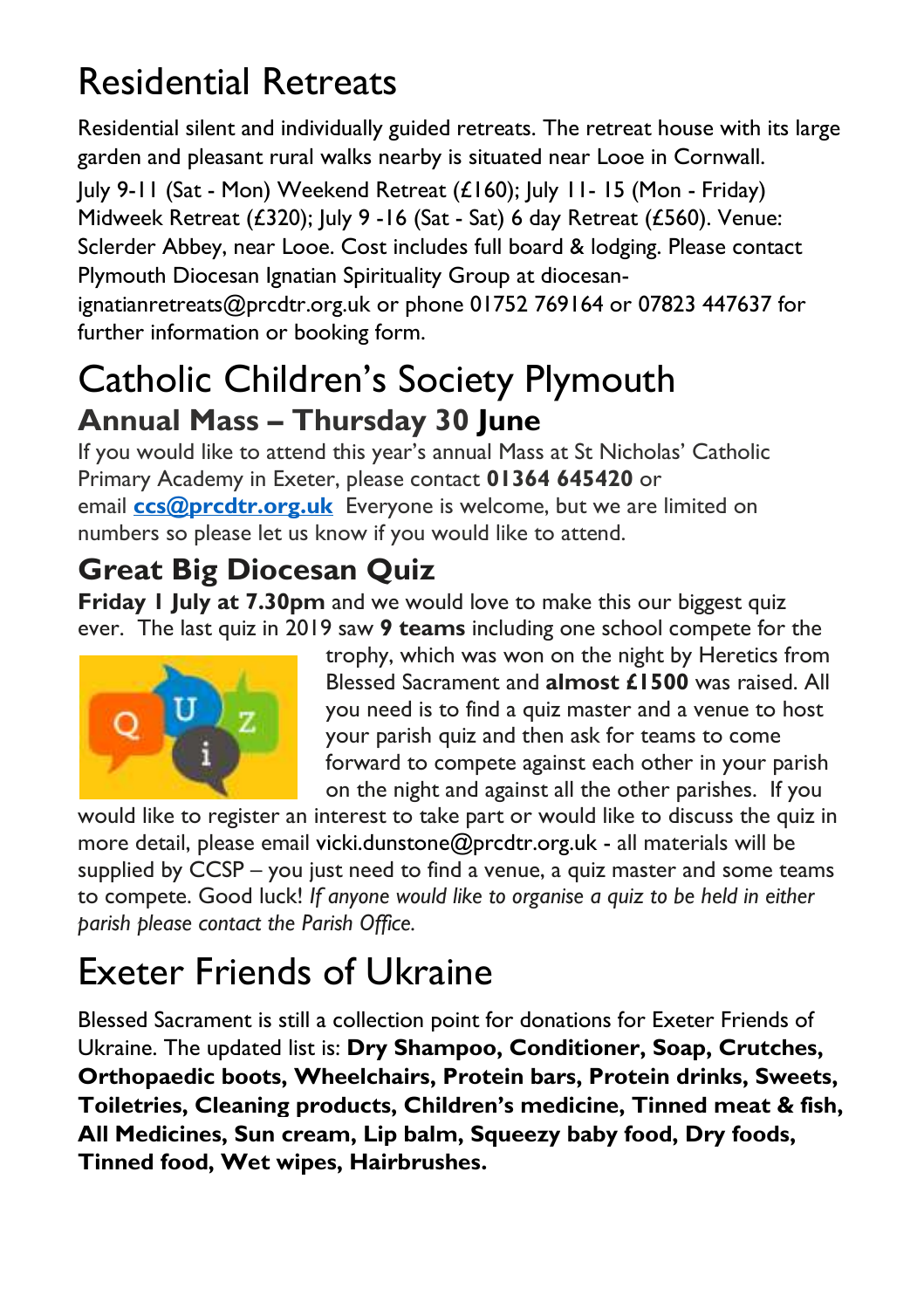We ask that you only donate the items on the list. Donations are collected to be taken and sorted before loading into vans which are regularly departing Exeter for Ukraine. Thank you for all your donations

# Conversation Café

A pop-up Conversation Café has been launched in Exeter for Ukrainian refugees and host families to meet up. The Café, located at 6 Paris Street, is the brainchild of Olya Petrakova and Maketank. The Café is a place for local people to address the Ukrainian crisis – especially those who have expressed an interest in hosting refugees, Ukrainians settling in Exeter and the surrounding area, but also for people to find out information, fundraise, meet up and socialise.

# Churches Together Living & Telling



Sundays 4.00 – 5.30pm 22 May – 31 July St David's Church Exeter EX4 4HR

Join acclaimed speakers for Living & Telling to encourage and inspire you to help people discover Jesus through everyday life. For every Christian, whether you are already confident or are really reticent to talk about faith! "A great initiative… it's really good." Les Isaac OBE, Street Pastors "I am absolutely thrilled with Living & Telling... l have

to admit l picked up so much myself as well!" Rico Tice, Christianity Explored "Simple, practical and powerful tool to help us all start sharing our faith more effectively. I wholeheartedly encourage every Christian to get involved." Gavin Calver, CEO Evangelical Alliance. From course participants: "It changed my life." "Great fun!" "Every Christian needs this."

# Vocations to the Priesthood

#### Day of Recollection

A Day of Recollection for men discerning their vocation will be held on Saturday 21 May from 10:00 to 16:00 at Sclerder Abbey, near Looe, Cornwall The day will include Mass; a time of Adoration; a short conference; opportunity for Confession and 'One to One talks' with serving Priests from our Diocese; and sharing food together (this will be provided – please let us know of special dietary requirements). Under 18s welcome to attend with parents' permission. For further information and to register for the event, please contact Fr Jacek Kostuch on [Jacek.Kostuch@prcdtr.org.uk](mailto:Jacek.Kostuch@prcdtr.org.uk) by 16 May at the latest. Collection from Liskeard Station before 9.15 and return after can be arranged if needed.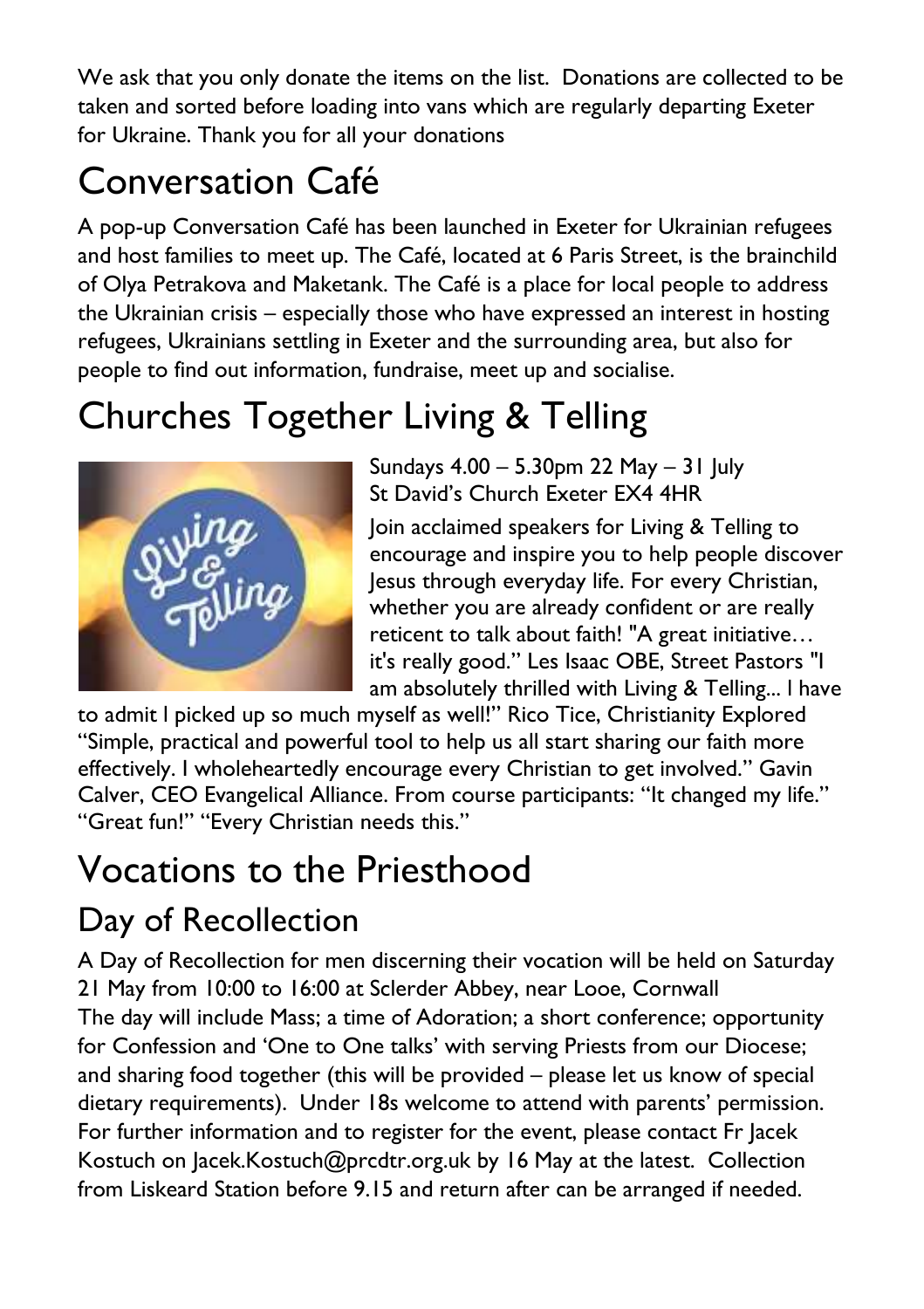# GIFT Growing in Faith Together

May update: A Journey through Mass

On Saturday 7 May we met with over 35 GIFT families to celebrate and learn about Holy Mass. Both GIFT families, and separately the GIFT Youth, journeyed through a 'teaching Mass' as Fr Jonathan and Fr Albert explained to us the significance of the symbols, prayers and gestures we use in Mass.

**What Is GIFT?** GIFT is for families of faith who want to grow in their Catholic faith, meet other families and be supported in their faith journey. It is the gateway to the sacraments of Reconciliation, Holy Communion and Confirmation.

**GIFT Youth:** Fr Albert and our GIFT Youth Team meet with our young people for their own session. GIFT Youth [Registration](https://docs.google.com/forms/d/1js2AU2QewgH1ui7kjv2-mKDJcyulRGa34G-Eo3ao8FI/edit) Form.

**GIFT Youth Social:** Friday 20 May (pizza and film) Please RSBP by the 18 May (Exeter-pastoral-assistant@prcdtr.org.uk

**Next GIFT Parents Zoom Session:** Our next parent zoom is on Wednesday 19 May 7.00pm

**Next GIFT Family Session:** is on Saturday 11th June at St Nicholas Catholic Primary School.

#### **Family Prayer:** [Bedtime](https://www.blessedsacrament.org.uk/parish-life/gift/) Chats

**Get in touch and Register:** If you would like to join us, please register using this link: GIFT Primary [Registration](https://docs.google.com/forms/d/1Qs8jP69t9hS5V3ukZvm34yn8pDZdS0iDYrhXY_j8pMQ/edit) Form. If you have any questions, please get in touch with Maria at [exeter-pastoral-assistant@prcdtr.org.uk](mailto:exeter-pastoral-assistant@prcdtr.org.uk)

# Called and Gifted

Now that we have journeyed from the preparation of Lent to the action of the Easter season, do you know what spiritual gifts you've been given to help you live out your faith every day? If not, you're missing out on a source of spiritual strength that helps you be the person God intended you to be! The Called and Gifted discernment process is designed to help you learn what the spiritual gifts are and prayerfully discern which gifts the Holy Spirit has given you for the glory of God and the benefit of others.

Over 2000 people across the UK have experienced the Called and Gifted discernment process and, for many, it has led to a more active and fulfilling life. Please visit the Called and Gifted website to see examples of testimonies from previous participants, including an inspiring video testimony by a priest from Leeds Diocese who has experienced Called and Gifted himself and seen the difference it has made in his parish after inviting parishioners to discern their spiritual gifts: [https://www.calledandgifted.org.uk/](https://linkprotect.cudasvc.com/url?a=https%3a%2f%2fwww.calledandgifted.org.uk%2f&c=E,1,-187j_dQ30RFC6lkH3-843K3uLzctXLDZce-XyFuJ9iCsi4-Y8Z1lGp0SFvy-n56BfTa-V0_6_mzZ94D34JAxxpLlPGgro1dS1-3pcITH07e&typo=1)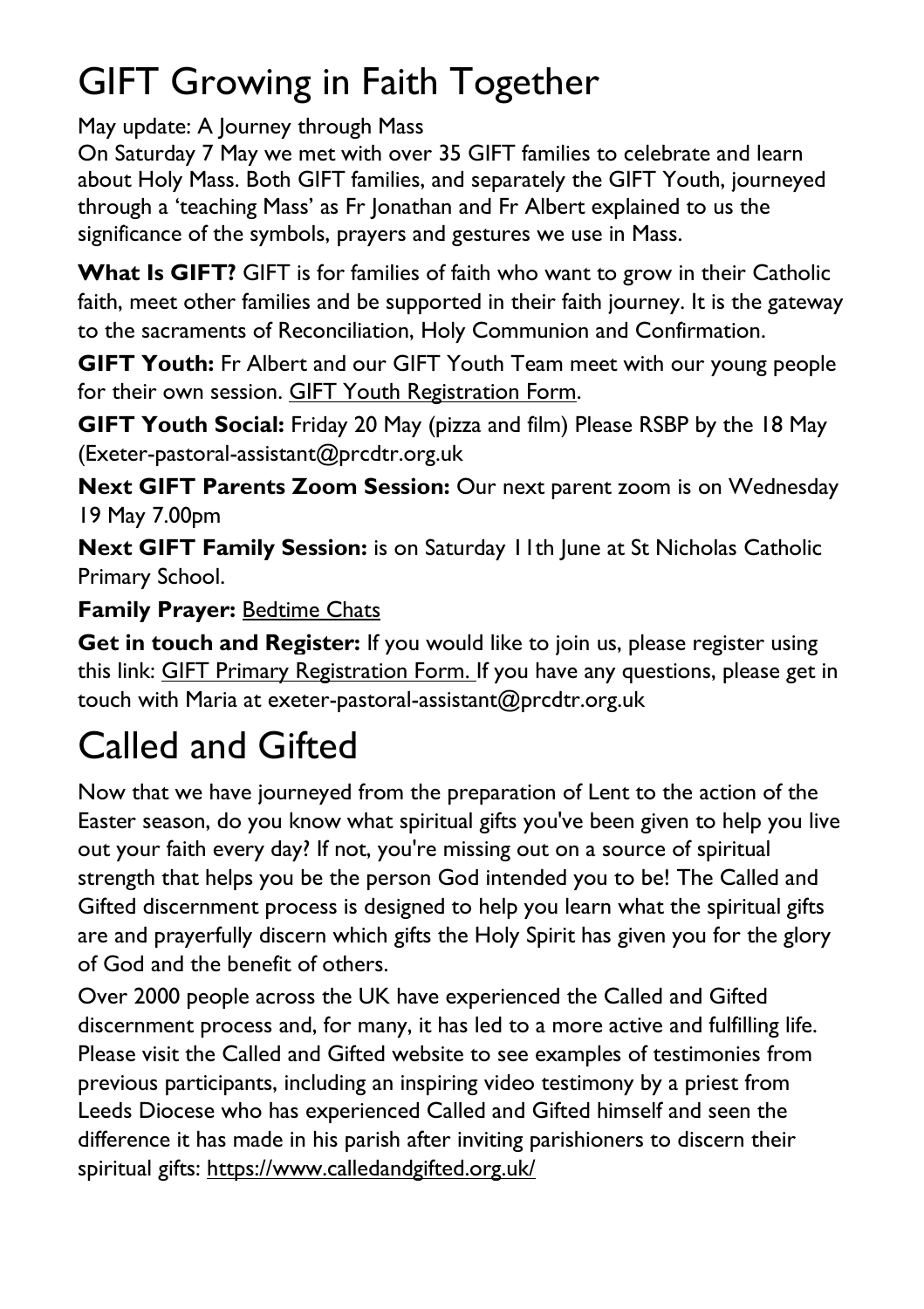# Pope Francis tweets…

Part of the vocation of grandparents is to support their sons and daughters in raising their children. The little ones learn the power of tenderness and respect for frailty: irreplaceable lessons that are easier to impart and receive with grandparents

# Your Parish Music needs You!

Can you play the piano (Grade 5ish), would you like to play the organ? Come and have a go at Blessed Sacrament and see how it all works – help and support available if you decide to take it further. We need more organists and it would be a shame to let this lovely instrument become silent due to lack of volunteers. For more information please contact the parish office 01392 274724 or email exeter-heavitree@prcdtr.org.uk

# Pope's May prayer intention

For faith filled young people. We pray for all young people, called to live life to the fullest; may they see in Mary's life the way to listen, the depth of discernment, the courage that faith generates, and the dedication to service. The Pope [Video](https://thepopevideo.org/)

# Sacred Heart online donations

**All donations are anonymous.** Please use [this](https://givealittle.co/campaigns/f94e8739-d2fd-4ce6-9fca60470ef39403) link to make your donation. Alternatively, you can go to Sacred Heart [website.](https://www.sacredheartexeter.org/) Scroll down to the 'Parish News' and click the highlighted 'Donate Here' text. There is also a link on our [Facebook](https://www.facebook.com/Sacred-HeartCatholic-Church-Exeter-422138011310698) Page. If you need further guidance email Sacred Heart Parish Office.

# Exeter foodbank News

May priority items: noodle and pasta snacks, sponge puddings, tinned vegetables, squash, sugar, UHT milk (green, one litre), jams and spreads, toilet rolls, shampoo & shower gel, chocolates and crisps, washing capsules

Please ONLY donate items from the list. Thank you for your understanding. Collection point at the back of Sacred Heart church. Donate money online [here](https://uk.virginmoneygiving.com/charity-web/charity/finalCharityHomepage.action?charityId=1016975&_ga=2.106832579.1384579075.1617955505-1667813714.1617955505)

# Christian Aid Week 15 – 24 May

#### **Saturday 21 May** 11.00am Commissioning at Exeter Cathedral

Exeter Christian Aid Group will host their second Christian Aid Week Sponsored Walk, beginning at the Cathedral Green and walking along the canal. Walk any distance of your choice up to the full 10 miles to Turf Lock and back. You are all warmly invited and it would be great if you could spread the word! Email [maryellis@phonecoop.coop](mailto:maryellis@phonecoop.coop) for more info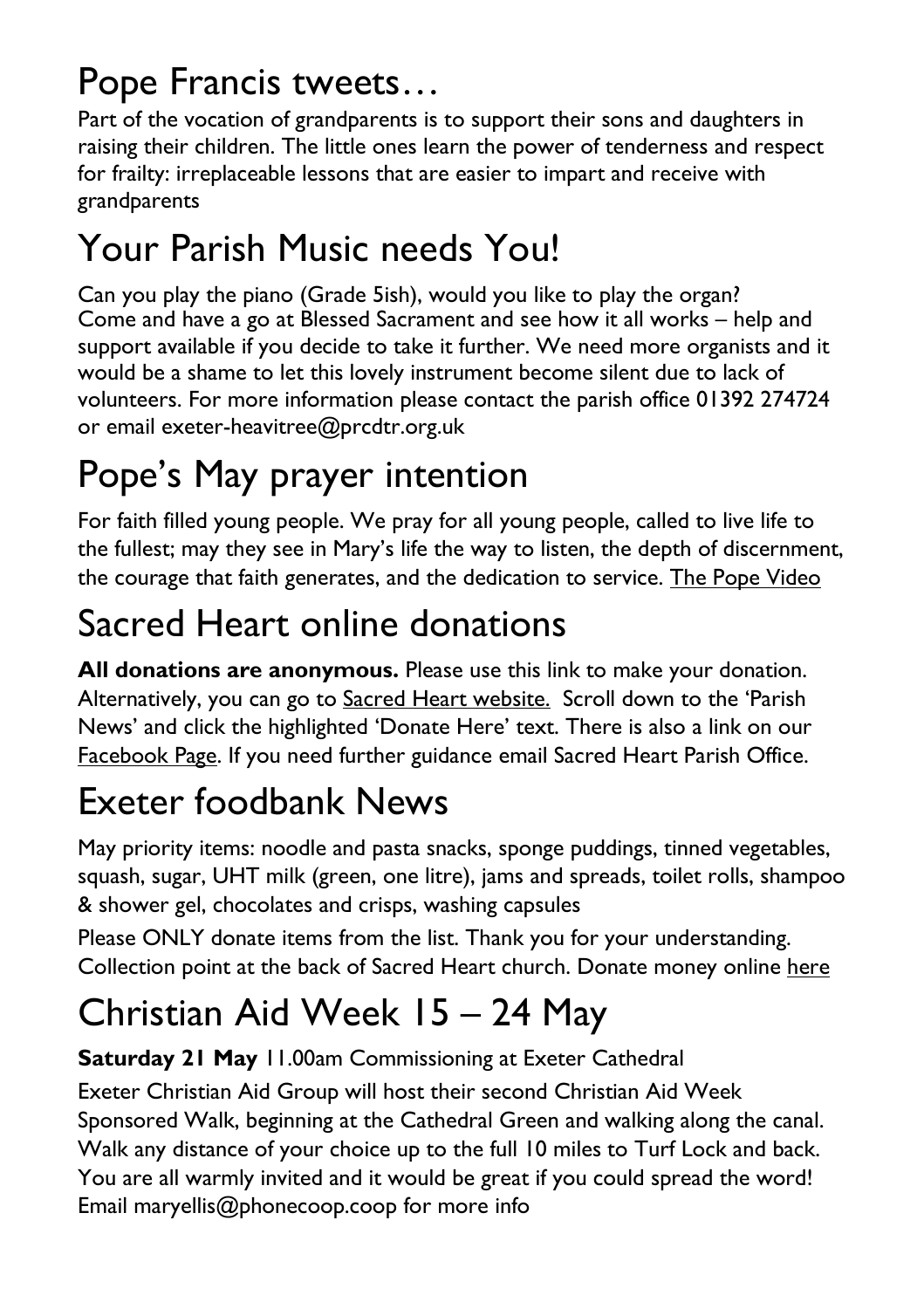# THE WORD

#### Sunday 15 May 5*th Sunday of Easter*

First Reading – Acts 14:21-27 *They gave an account to the church of all that God had done with them.*

Psalm Response: *I will bless your name for ever, O God my King.*

Second Reading – Apocalypse 21:1-5

*God will wipe away all tears from their eyes.*

Gospel – John 13:31-35 *I give you a new commandment: love one another.*

#### Sunday 22 May 6*th Sunday of Easter*

First Reading – Acts 15:1-2.22-29

*It has been decided by the Holy Spirit and by ourselves not to saddle you with any burden beyond these essentials.*

Psalm Response: *Let the people praise you, O God; let all the peoples praise you.* Second Reading – Apocalypse 21:10-14.22-23 *He showed me the holy city coming down out of heaven.*

Gospel – John 14:23-29 *The Holy Spirit will remind you of all I have said to you.*

*Sacred Scripture accomplishes its prophetic work above all in those who listen to it. It proves both sweet and bitter. We are reminded of the words of the prophet Ezekiel when,* commanded by the Lord to eat the scroll of the book, he tells us: "It was in my mouth as *sweet as honey" (3:3). John the Evangelist too, on the island of Patmos, echoes Ezekiel's* experience of eating the scroll, but goes on to add: "It was sweet as honey in my mouth, but *when I had eaten it my stomach was made bitter" (Rev 10:10).*

*The sweetness of God's word leads us to share it with all those whom we encounter in this life and to proclaim the sure hope that it contains (cf. 1 Pet 3:15-16). Its bitterness, in turn, often comes from our realization of how difficult it is to live that word consistently, or our personal experience of seeing it rejected as meaningless for life. We should never take God's word for granted, but instead let ourselves be nourished by it, in order to acknowledge and live fully our relationship with him and with our brothers and sisters.*

Pope Francis APERUIT ILLIS Instituting the Sunday of the Word of God